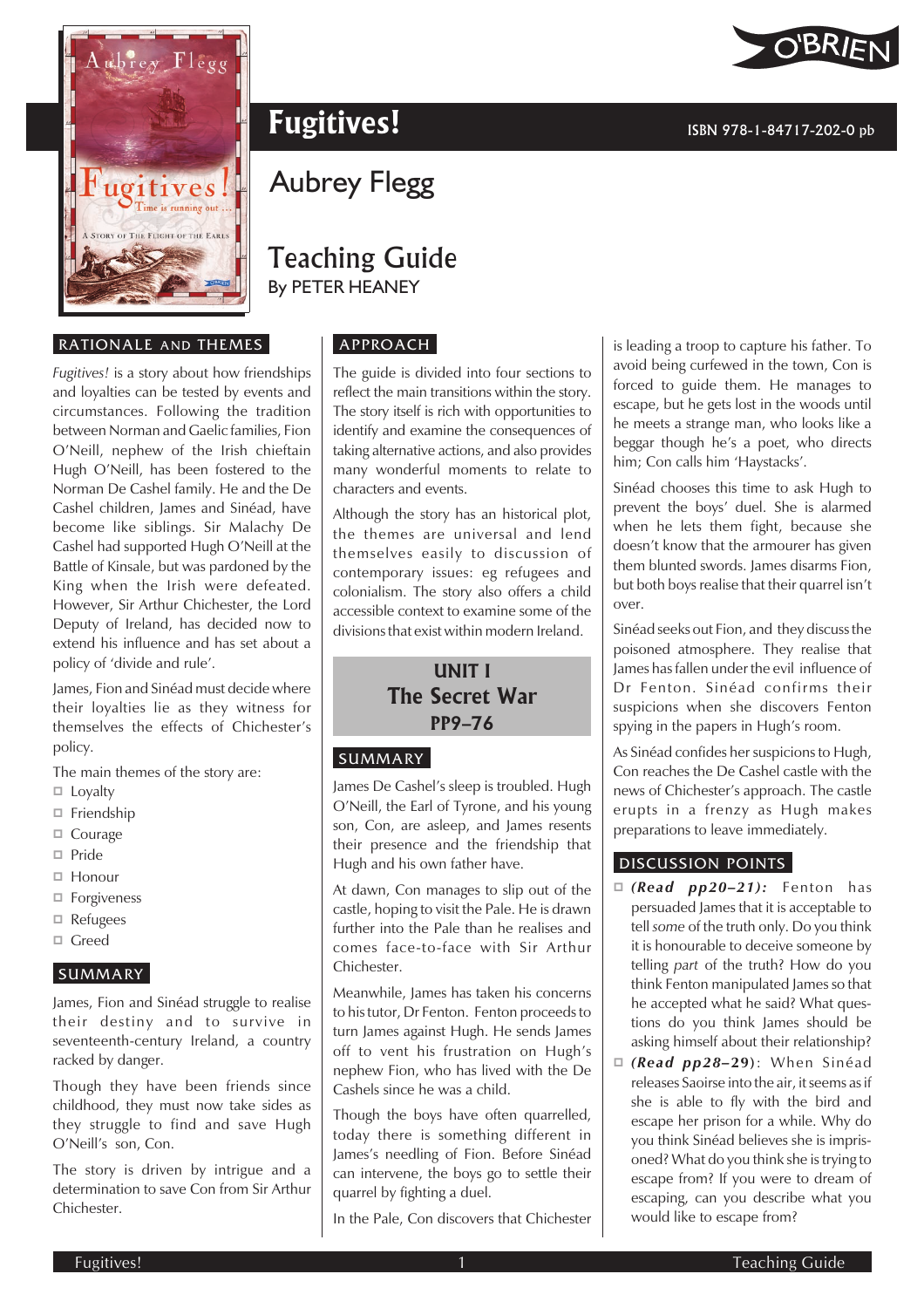*(Read pp65–***66**): Fion and Sinéad realise that Fenton has been poisoning James's opinions against Hugh. Fenton is a spy and is working secretly, but they can see the effects of his influence on James. How do you think you could deal effectively with someone who was saying things about you behind your back? What do you think the effects of a 'rotten apple' would be within your group of friends?

#### ACTIVITIES

#### **1. Chichester:**

*(Read pp15–16)* Con comes face-to-face with Chichester. As the Lord Deputy's cold eyes pick him out from the crowd, it seems as if he can almost sense Con's fury.

Con will never forget the sensation of that first look. Later he is able to recall every detail of the man and decides to draw what he saw.

Do you think you could help Con to create the portrait of Chichester from that first meeting, the moment when their eyes locked in a cold, hard stare?

#### **2. I should have ... :**

*(Read p17)* Con has been caught unprepared and has attracted Chichester's attention unnecessarily. He has made no real preparations for his foray into the Pale and has put himself in real danger. As he sits speechless, he thinks angrily of the preparations he could have made that would have allowed him to take advantage of this opportunity of meeting Chichester.

As he thinks, it dawns on him that there were three things he might have done to prepare. What do you think the three things were?

Can you work in small groups to decide what you think Con might have done to prepare and select the best three? Can you explain how you decided what his preparations might have been?

#### **3. Saoirse's View:**

*(Read p30)* In her imagination, Sinéad is able to soar with Saoirse above the castle. She can see every detail of the layout of the grounds and the defences. She decides to draw a plan for Uncle Hugh to show him how well they are defended. Do you think you could help her to draw the plan using Saoirse's view, and explain what each of the details is?

#### **4. The Children:**

*(Read pp20–22)* Fenton is a spy who has been employed by Chichester to report on what happens at the De Cashel castle.

Chichester has asked Fenton to write a report on James, Sinéad and Fion, and give his opinion on how each of them might be won over to the English cause.

You are in the castle and have discovered Fenton's reports. Do you think you could make a copy of them quickly before you are discovered? You will need to make your copy using very brief notes. What do you think he suggested as a way of persuading/forcing each of them to support the English?

#### **5. Who Is Sinéad?**

*(Read pp61–62)* Sinéad is a very resourceful and capable girl, who is loved by her family and friends. When Hugh brings her a new dress, she is thrilled and feels that it makes her look like a real lady.

Everyone else who sees her realises that the dress makes her look different.

Can you draw a picture of Sinéad in her new dress and draw six boxes beside it. Now imagine that, in turn, you are looking at her through the eyes of FATHER, MOTHER, HUGH, JAMES, FION and finally SINÉAD herself.

Can you write a comment for each of them to show how they might now describe her? Think about how and why the comments might vary. What adjectives do you think these observers might use?

#### **6. The Secret Place:**

*(Read p64)* Fion has created a hideaway for himself in the falconry. It is a secret place that he uses whenever he needs to get away and be by himself.

Can you describe your secret place and explain what it is about the place that attracts you? You might do a little sketch of it if you like.

#### **7. The Message:**

*(Read pp72–74)* Sinéad has discovered the proof that Fenton is a spy and has rushed out to tell Uncle Hugh. When she finds him on the battlements, she blurts out incoherently everything she has discovered.

When Con delivers his message about Chichester, Hugh compliments him and tells Sinéad that this is an example of how an important message should be delivered.

If you were to help Sinéad compose and deliver her message like Con, what advice would you give her?

Make a list of the three most important things that Sinéad wanted to say about Fenton. Put them in order of importance and then decide how these might be delivered in the clearest way.

You could then read them to the class for them to decide which of the three is the most effective.

**UNIT 2 Bonmann –** *'An Bonham'* **PP77–134**

#### **SUMMARY**

Preparations are made to receive Chichester as a guest while Hugh, Fion and Con escape.

James rides out to greet Chichester and escort him to the castle. James leads a force that matches Chichester's.

The preparations at the castle are complete and Sinéad confirms that her father is aware of Fenton's spying.

The disguise of entertaining masks suspicion and hostility as Chichester realises that Hugh O'Neill has eluded him. Sir Malachy bristles that his guests are uninvited.

James is busy being his father's squire, while Sinéad plays hostess to the officers of Chichester's party. The event sours when Sir Geoffrey Bonmann shows his romantic interest in Sinéad.

The morning sees the mask of civility gone as Chichester imposes a punishing levy on Sir Malachy for supporting Hugh at the Battle of Kinsale.

Chichester demands James as a hostage and when Bonmann suggests Sinéad's hand in marriage as an alternative, James rises to his sister's defence. Their father intervenes and states that Sinéad must remain at home until she is of marrying age.

Later, James and Sinéad realise that the family's security on their land may depend on Sinéad accepting Bonmann's offer.

Harvest has come and James is sent on a diversion to Dundalk while a cattle raid is organised to satisfy Chichester's fine. Sinéad manages to alert her brother and he is able to join the raiding party just as they stumble upon a large herd of cattle.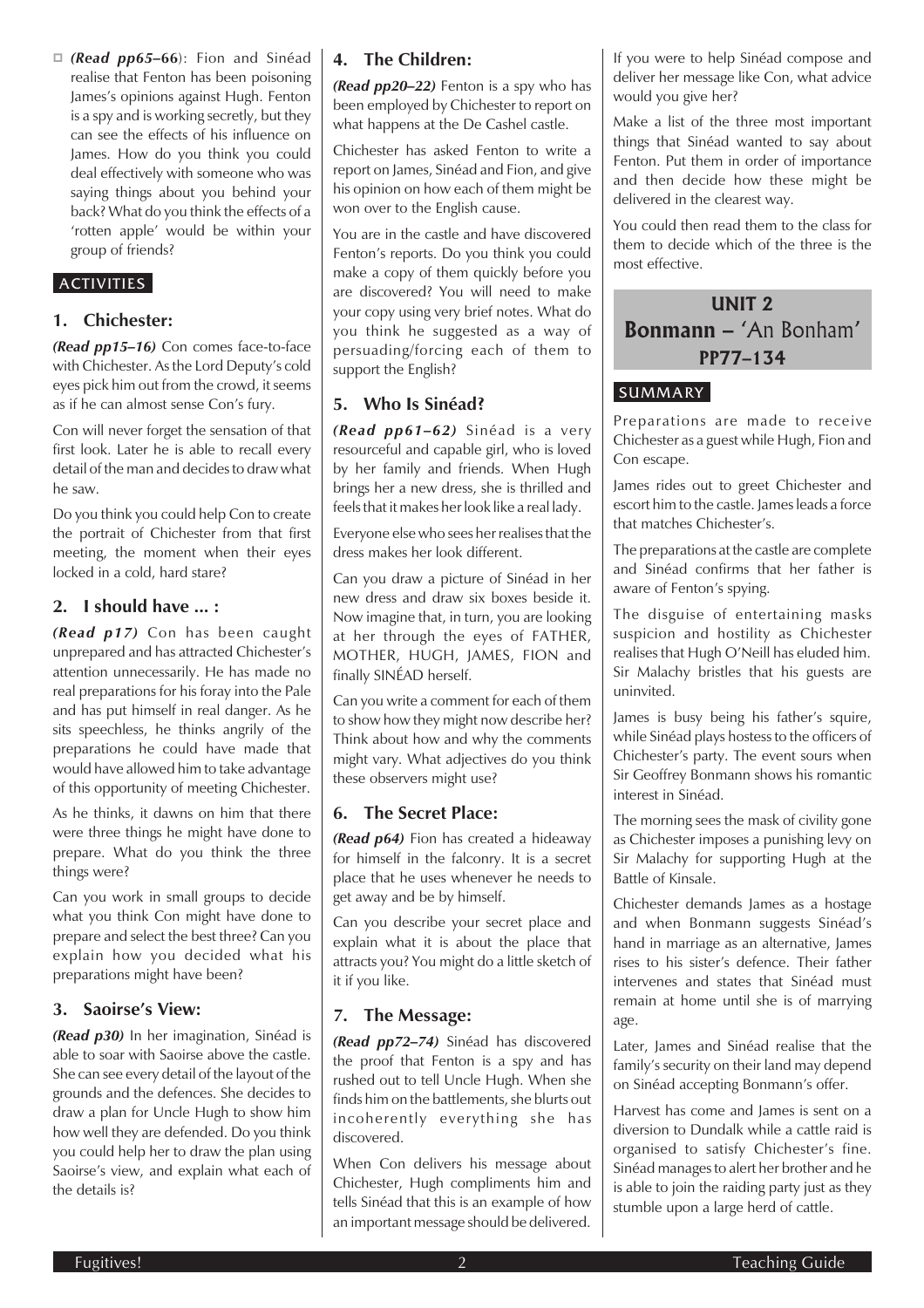They realise that the cattle have been gathered by Hugh to pay the fine. Fion and James meet and resume their duel.

A clumsy sword thrust wounds James and all enmity between the boys vanishes immediately as they realise how much they care for each other.

Sinéad confides to Fion her horror at how things are progressing.

The three settle back to their routine until the arrival of Hugh's son, John O'Neill, shatters their peace with dramatic news: Hugh O'Neill is to leave Ireland and young Con cannot be found.

Sinéad, James and Fion agree to help find him and see him safely to the boat at Rathmullan before Chichester can capture them all.

#### DISCUSSION POINTS

- *(Read p80)* Sir Malachy decides to greet Chichester with a banquet rather than a battle. Why do you think he does this? What advantages or disadvantages can you see in greeting him this way? Can you discuss Sir Malachy's options and decide if YOU think he chose the correct course of action? If the decision were yours, could you create a scenario that would outfox Chichester completely?
- *(Read pp98–99)* James has been fooled by the stereotype that since Bonmann is a 'gentleman', he couldn't be a creep. How do you think James's thinking might be flawed? He criticises Sinéad and blames her for Bonmann's behaviour. Do you think this is fair? Do you think Sinéad was right to be friendly at the banquet? Where do you think responsibility lies when behaviour is misinterpreted?
- *(Read pp107–108)* One of the most important decisions affecting Sinéad in her life is whom she will choose to marry. Yet now it is to be decided by her father, Chichester and Bonmann. Neither her feelings nor her opinions are to be considered. This practice still happens today in some cultures. Do you think there is ever any fairness or benefit from a parent making this decision for one of their children? What decisions do you think a parent can justly make for their children, and for how long?
- *(Read pp112–113*) Sinéad now realises that under the terms of the English law of 'surrender and regrant' all their land really belongs to the King. However,

Sinéad is from a Norman family who also acquired the land five hundred years earlier in a similar way. What grounds do you think Sinéad has now for complaint? Whom do you think the land of Ireland should belong to?

 *(Read pp124–125)* When Fion wounds James, he is horrified at what he has done. The hostility between them disappears immediately and completely. Why do you think this has happened and why do you think they were unable to resolve their animosity before James was wounded? What advice do you think you could have given them, either before they began to fight or when Fion had disarmed James?

### **ACTIVITIES**

#### **1. Milord Chichester**

*(Read pp81–82)* Sinéad is very angry, frustrated and frightened that Chichester has the power to capture and behead Hugh. Although she is determined to speak to Chichester, she is also mindful of her mother's words of caution.

Do you think you could help her to prepare a suitable short address/welcome that will both greet him and assure him of the family's loyalty to the King, while expressing her displeasure at his unannounced arrival?

Choose your words very carefully.

When you have finished, you could each perform your address for the class.

#### **2. The Spymaster File:**

*(Read p84)* Sir Malachy now knows that Fenton has been spying for Chichester.

As Lord Deputy, Chichester keeps a file on all his spies, and Fenton is one of his best.

For a spy to be useful, he needs to be in a place where he can gather useful information and be able to pass on the details without being discovered.

Chichester always carries his file with him no matter where he goes, but during the night Fion manages to steal it and copy the section on Fenton before dawn.

Do you think you could replicate a copy of the file?

You will need to decide what sections it will have and what Chichester has written in them. It will have details of all the information that Fenton has passed on and his comments on all the people at the castle. The file might even be written in code.

#### **3. Chichester Perspective:**

*(Read pp 91–92)* When Chichester and his troop ride out into the clearing, they see James and the guard ride out to greet them.

Make a list of everything he sees and then explain their significance for him.

He had come to arrest Hugh O'Neill and yet he stays for a banquet.

That evening he makes an entry in his diary justifying his decision. He writes down three reasons for his actions. Can you guess what they might be?

#### **4. The Alternative:**

*(Read pp106–108)* The author, Aubrey Flegg, chose for Sir Geoffrey Bonmann to propose marriage to Sinéad as a means of settling the argument over the need for a hostage. Let's say this idea was his second choice and that his first idea was entirely different.

Can you work in small groups to decide what this alternative might have been and how you think it might have affected the rest of the story?

### **5. The Ballad:**

*(Read p109)* The harper has witnessed the entire episode. In the Gaelic tradition of oral history (history passed on in story or song) he decides to record what he has seen in song.

He has asked for your help in writing the lyrics of the song. Do you think you could write a short one- or two-verse ballad to record what has happened?

Think about the rhythm your song will need, eg lively or slow, then select a suitable melody/air. You can write the lyrics to accompany the tune. You will also need a suitable title for your song. When you have finished, you could perform it for the class.

#### **6. Sinéad's Note**

*(Read p115)* Sinéad has sent a note to James to alert him to the cattle raid and she gives instructions on how to find the raiding party.

Although she has sealed the note, she is still cautious in case the trader breaks the seal, reads the note and discovers her intentions.

Therefore she has to be very careful about how she words the note, but she can't use code or the trader will be suspicious. If he reads the note he must not realise its significance, but the meaning must be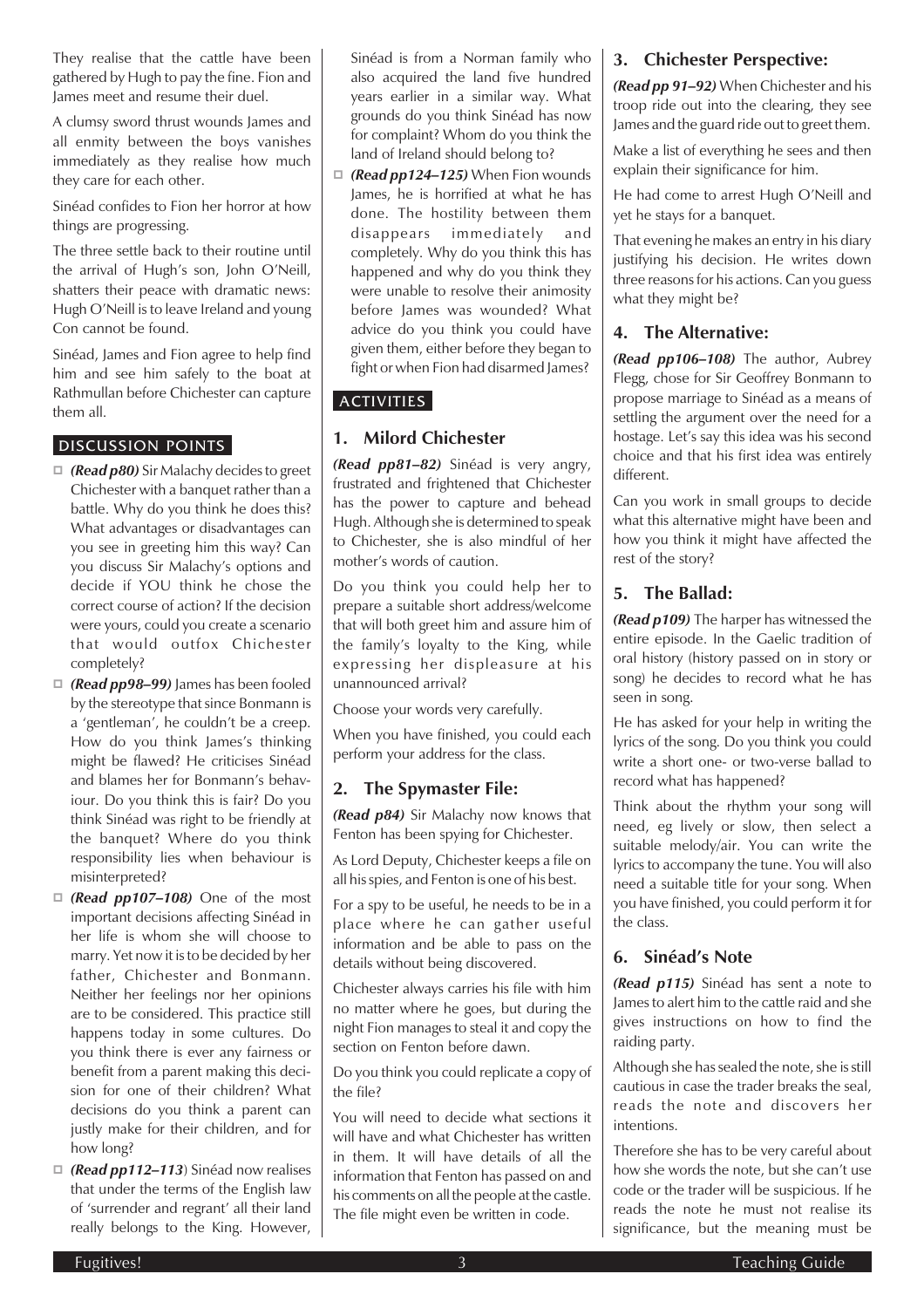clear to James.

She has asked for your help. Do you think you could help her to write the note?

### **7. We Talked and Talked:**

*(Read p125)* The outcome of the duel was a great shock for both James and Fion, and their friendship reignites in a torrent of conversation and concern.

When Sinéad asks Fion what he and James talked about, he simply says: 'Memories. It is really our memories that tie us together.'

Do you think you could create three memories that the boys might have shared? Do you think they might have involved an adventure or some mischief perhaps?

You can begin each memory with the words: 'Do you remember when …?'

#### **8. Dressed to Impress:**

*(Read p88)* James has been dressed in a fine outfit and has been given his father's sword to wear in order to greet Chichester. This seems to have transformed him from a young boy into a young gentleman.

James has no mirror, so he needs your help to imagine the impression he gives in his new outfit.

He was seen by FATHER, KATHLEEN, THE CAPTAIN OF THE GUARD, and CHICHESTER.

What impression did each of them form of him? How do their impressions differ from each other?

Can you draw what you think James might have looked like and then draw a speech bubble for each of the people who saw him to show what each of them thought of him?

### **Unit 3 In Search of Con PP135–200**

#### SUMMARY

John O'Neill's dramatic news of Hugh's flight has barely sunk in when the routine of the castle is shattered.

Bonmann is approaching with mercenaries and De Cashel expects trouble.

His suspicions are confirmed when he receives Bonmann and listens with growing anger to his accusations. He then evicts him. Bonmann proceeds to surround the castle.

Sir Malachy sends Sinéad, James and Fion

off to search for Con. They use an old, deserted tunnel to escape and are accompanied by Haystacks, the poet and harper.

They reach Fiddler's Hill and stop for the night. They watch flames spring up from inside the castle, and their worst fears are confirmed when Haystacks returns with news that the castle has been destroyed and all have perished at the hands of Fenton.

They realise that they must escape. As they turn to leave, Sinéad sees Saoirse flying high above the ruined castle and, without thinking, whistles to her. But the bird is not the only one to hear her shrill whistle, and Fenton realises that she has survived the fire. He and Bonmann set off in pursuit.

The journey north to the Sperrins is dangerous and the children must avoid raising the suspicions of the soldiers they meet on the way.

At Slieve Gullion they avoid capture by feigning plague and cross the Blackwater just ahead of Fenton.

Meanwhile, Con is oblivious to the fate that is rushing to overtake him. All the cattle have been escorted to the pastures and he has seized the opportunity for a little adventure at the expense of an English scouting party.

Travelling north through the devastation wrought by Chichester and the previous Lord Deputy, Mountjoy, the children are reunited with Haystacks, who has left a letter for Bonmann detailing Fenton's scheme.

They reach the herding camp to discover that Con is missing. With time running out, a herding girl reveals Con's plans, and they ride out to find him.

Fenton has fallen victim to Haystacks's letter and now awaits his fate on the gallows. However, his scheming, combined with Bonmann's ambition, save his life.

The reunion with Con is brief and the children proceed at once to head to the ship.

#### DISCUSSION POINTS

□ (**Read p137):** James trusts that there is no danger from the King's men; however, his father is not so sure and makes preparations to defend the castle. Do you think that James is being naïve or is his father being too suspicious? When do you think it is right to fight? What do you think happens nowadays if a country feels under threat?

- *(Read pp146–155):* There were native Irish fighting on the side of the English against their own people. Why do you think that was? What do you think helped them to make their decisions? Do you think that any of the officers might have been Irish? What opinions do you think the officers had of their Irish soldiers? Why do you think the plan to escape through the fairy site succeeded?
- *(Read p164):* James's allegiance had always been to the Crown, but now he has changed completely after witnessing what Fenton and Bonmann have done. He feels betrayed and has lost trust in the justice of the Crown. Do you think he is thinking clearly or simply acting in grief? How do you think the events have convinced him that the whole system is unjust and not just Fenton and Bonmann themselves?
- *(Read pp188–189):* Fion describes to Sinéad the effects of colonisation. Why do you think one country might want to rule over another? What might the people of both countries think about each other? Where do you think the benefits from colonisation lie? Do you think that this type of government still exists today? How might governments justify it, and do you think that you could ever support such a system?

#### **ACTIVITIES**

#### **1. Battle Plans:**

*(Read pp135–136)* Seventeenth-century Ireland was a dangerous place. You could never be sure when you might be attacked.

The castle is strong, but De Cashel takes no chances and there is a battle plan in place.

It is the captain's responsibility to make sure that the plan is operating as it should, and he has asked you to help.

You will need to create a checklist of the main points in the plan to show what you expect to happen in each area of the castle and what you expect everyone to do.

### **2. The Unquiet Spirit:**

*(Read p154)* Sinéad and the others are huddled in the ancient tomb, and in the flickering light of the candle the scene is slowly burned into her memory.

In tribute to the unquiet spirit of the bones she found there, she decides to make a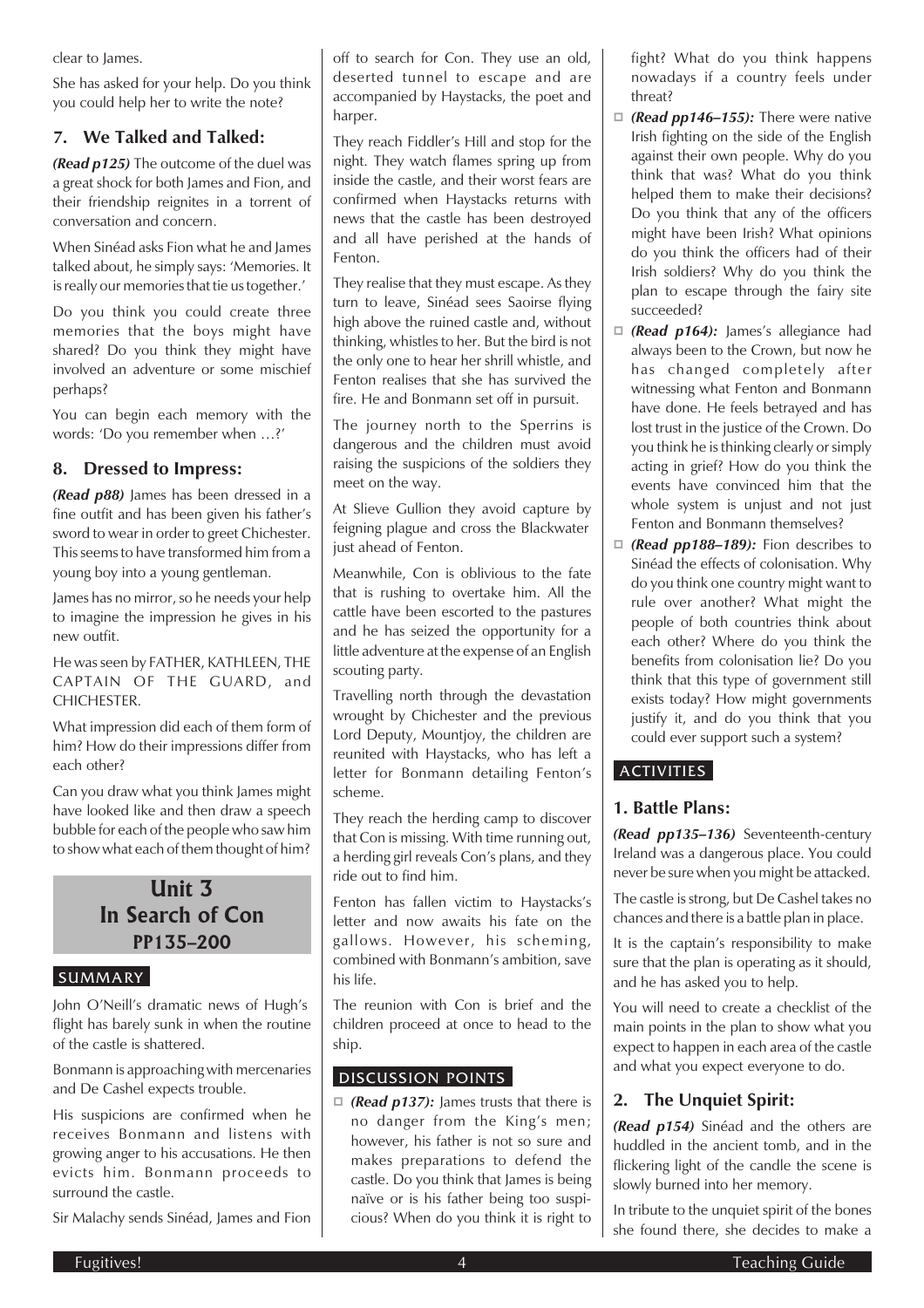drawing of the tomb chamber.

Do you think you could recreate Sinéad's drawing? You could use charcoal on grey paper for effect.

#### **3. The Remembrance:**

*(Read pp163–164)* Haystacks has brought the news that everyone has perished in the fire and cautions them to flee immediately, but Sinéad insists that they hold a brief service to honour those who have died.

They gather in a small circle, bow their heads, and each says a brief farewell to the people they loved.

Haystacks listens and decides to use the words spoken to create a lament for De Cashel.

Do you think you could help him to write it? It will have three short verses only: one each for Sinéad, James and Fion.

#### **4. The Memory:**

*(Read p169)* As they ride north together, Sinéad realises that she will never see her home again. She imagines it with a clarity that sears it into her memory.

If you had to leave *your* home forever, what memories would you carry with you? Would they be sounds? Smells? Scenes? Conversations?

Can you work in groups to select five memories that would be most treasured for you and then each person choose three from the list and explain why you have chosen them?

#### **5. Bonmann in a WAGE:**

*(Read p180)* After he has been prevented from crossing the bridge, Bonmann storms into the fort commander's quarters and delivers a thirty-second tirade of complaint about the way he has been treated and how he is on a mission for Chichester.

Unfortunately, the angrier he gets, the more he seems to use words with the letter 'R' in them, which he mispronounces comically.

One of the lieutenants is listening and later mimics Bonmann's outburst to entertain his friends.

Do you think you could copy the performance that the lieutenant gave?

### **6. The Crossing:**

*(Read p182)* After they bail out the boat, they use it successfully to cross the river. The boat will carry a maximum of two and must be rowed across each time.

Can you calculate how many crossings are needed to get them all safely across? Remember that there are four of them.

You can use a diagram to explain your logic.

If Sinéad insisted that she did not want to be left alone on either bank, how could they arrange the crossings in order to accommodate this?

*(Solution: first crossing will take two; one returns with the boat to take the third across; repeats to take the fourth, making a total of three outward and two return crossings: Sinéad must be in position 3 in the order and cross on the second run.)*

### **7. Amnesty Ireland:**

*(Read pp188–189)* What Chichester did in Ulster when he was unable to capture O'Neill was wrong. Today he would be charged with 'war crimes'. His strategy was called 'scorched earth', and it had a terrible effect on the people who survived it.

Today, organisations like Amnesty would investigate Chichester's actions and write a report.

The report usually has three sections:

- What has happened and why?
- The impact on the victims
- The legacy of the crime for future generations

If you were asked to complete the three sections on an Amnesty report on Chichester, what would you say?

### **8. You Are a Fool:**

*(Read p195)* Fenton has been sentenced to hang. However, while Bonmann is cunning and resourceful, he is actually a fool, and Fenton knows this.

Fenton realises that his only chance to escape the noose is to manipulate Bonmann and he decides to appeal to *his greed, his ambition* and finally *his pride.*

He decides to make one argument to each trait and he is successful.

He has to be very careful to make sure that Bonmann sees him as being absolutely necessary to the plan, otherwise there is a danger that Bonmann will simply leave him to hang.

What three things do you think Fenton said, and how do you think he made himself seem indispensable to each of the three?

You can work in groups to create your list.

### **UNIT 4 Flight and Farewells PP200–255**

#### SUMMARY

The children proceed NW only hours ahead of Bonmann and Fenton. As they pass through Letterkenny, they are recognised by a beggar. They pay him a shilling to silence him.

They hear hooves. It's Haystacks, following them on the road, and they are reunited.

Descending to the sea, they see the French ship making ready to sail.

Con sets off at a gallop, followed by Sinéad, James and Fion, all heedless to Haystacks's shouted caution.

When they fail to burst from the trees below, a plaintive whistle confirms Haystacks's fear: they have been taken.

The MacSweeney chief had allowed the O'Neill party to board their ship, but now he is fearful of retribution. He seizes Con and the others to offer them to the English.

O'Neill, on the deck of the French ship, has heard Sinéad's whistle, but he is helpless and must allow his party to sail away.

MacSweeney has organised a clan meeting to win approval for his plan to hand over the children as hostages. However, Haystacks pleads their case and persuades the chieftain to release the children just as Fenton and Bonmann are sighted.

Their flight continues with MacSweeney assistance as Calum, one of the clan, spirits the children away.

There is word of a second French ship, sheltering at Portsalon, and Haystacks negotiates passage for the children on that.

As they approach Portsalon, they come face-to-face with their pursuers. Sinéad creates a diversion that allows Con to get away, and then she finally escapes Bonmann forever.

Haystacks bids farewell to Sinéad as the ship sails out to sea.

#### DISCUSSION POINTS

 *(Read pp200–202, and 208)* Although Con may one day become clan chief, Sinéad is shocked at his attitude towards his foster family. It is obvious to her that his time being fostered by the O'Brolchains has taught him little. There are many things that Con still has